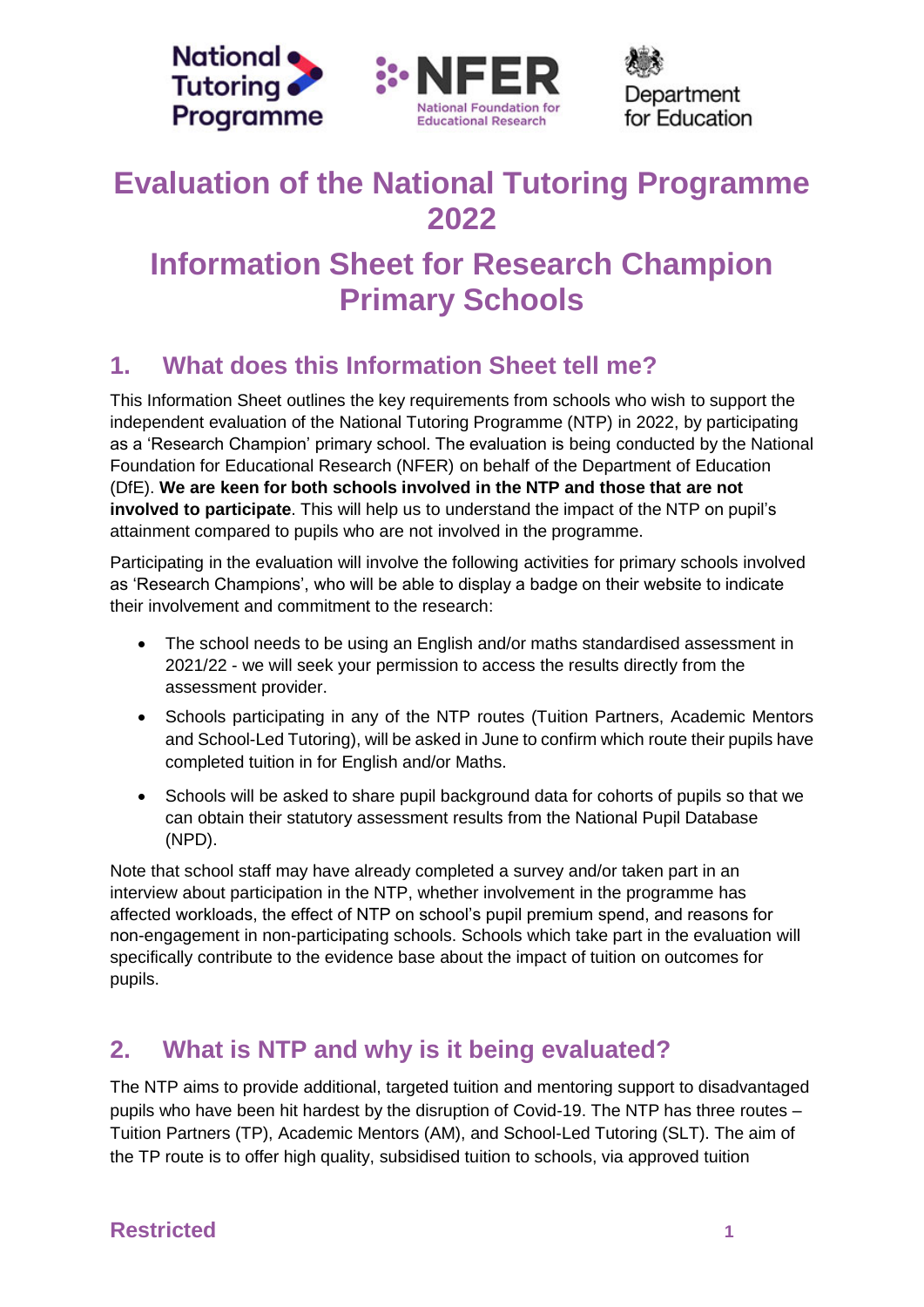





partners. The AM route supports schools to employ in-house academic mentors to provide intensive recovery support to pupils. New in 2021-22, schools will be given a ring-fenced grant to fund locally sourced tutoring provision (the school-led route). Tutoring will be available for academic years 1 to 11. Randstad will be overseeing the delivery of the NTP in 2021/22.

The evaluation will focus on maths and English tuition. It will explore the impact of the different routes of the programme on maths and English educational attainment outcomes for pupils. It will explore the impact of the NTP on attainment for pupils eligible for the pupil premium (PP) and pupils with lower prior attainment than the expected standard (PLA).

Although the focus of the Research Champion impact evaluation is primary schools, we will still be capturing impact of the NTP for secondary schools through analysis of Year 11 statutory test results.

## **3. What data will your school need to provide**

All schools will be asked to provide us with the following details of a key contact:

o Name, Job Role/Title, email address and telephone number

We would request the following data from specified cohorts:

- $\circ$  name, date of birth and Unique Pupil Number (UPN) and year group so we can match the data to the National Pupil Database and to the standardised assessment datasets (where relevant)
- $\circ$  information about pupil participation in the programme pillars, including whether they took part and, if so, the subject of tuition.

### **4. What would my school need to do?**

To participate in the evaluation, please complete the **Evaluation Sign-Up Form** (we have included a link in the invitation email). Following your completion of the form, we will confirm receipt and let you know the next steps for your school, as summarised below. To be eligible, schools need to be using relevant standarsised assessments this year in English and/or maths.

- We will request the pupil background information outlined above from you. We will provide a template, guidance and a secure portal to enable you to share this information with us directly, while imposing minimal burden.
- With your permission, the assessment data will be accessed directly from your assessment provider, therefore once you have completed the online form and provided us with the pupil data you will not need to do anything else.